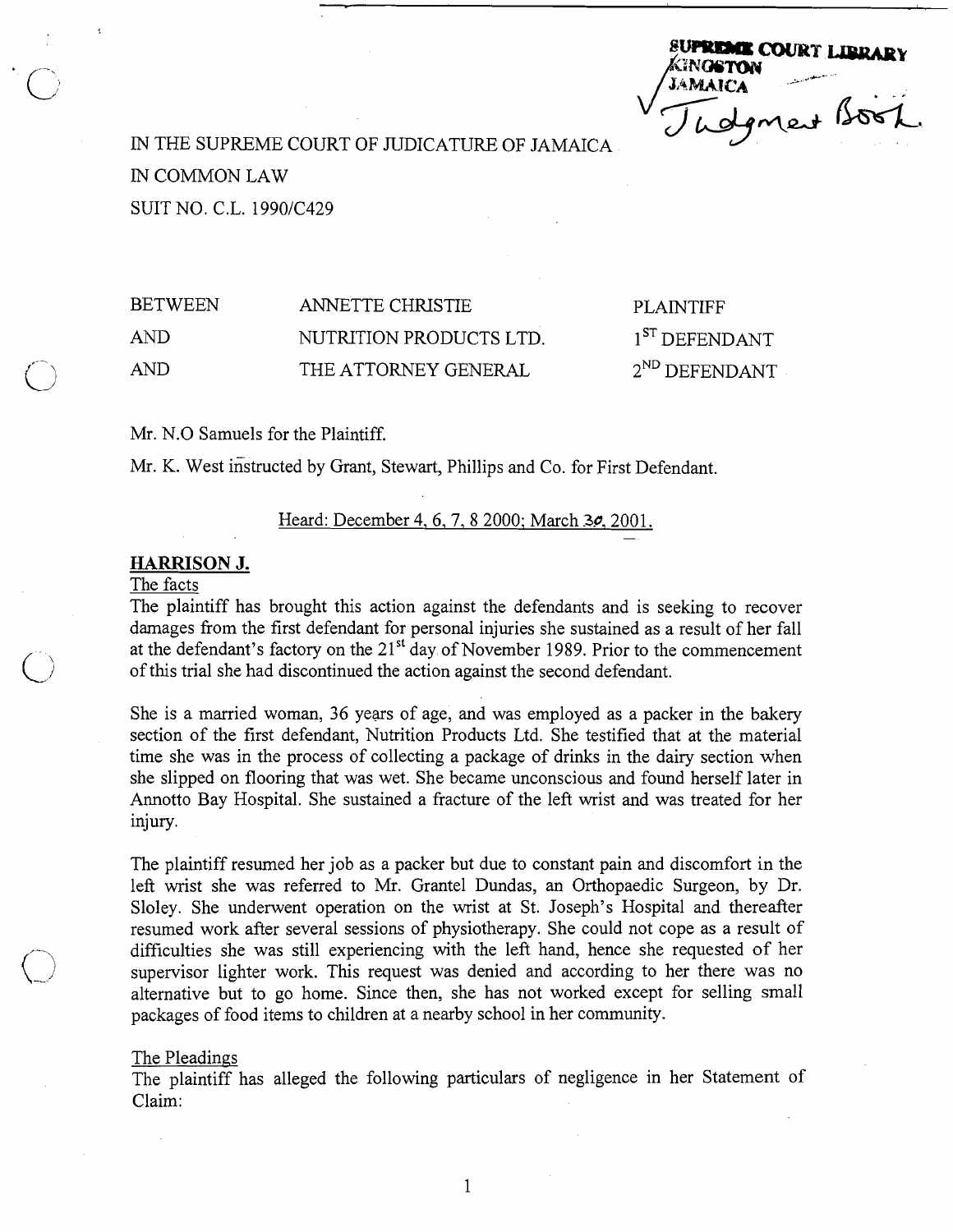# PARTICULARS OF NEGLIGENCE

"The first defendant was negligent in that they failed to provide a safe system of work in that:

- (a) They failed to provide a safe means of access and egress to the place where the plaintiff was required to work.
- (b) They created a dangerous condition in which the plaintiff was required to work in that water was continually collecting on the floor where the Plaintiff and other workers had to work thereby causing the said area to become slippery.
- (c) They caused or allowed the plaintiff to walk with load in an area which they knew was wet and slippery.
- (d) The first defendant failed to provide a clean area for the Plaintiff to work and thereby caused her to slip and fall on the wet and slippery concrete floor.
- (e) It failed to provide the plaintiff with suitable gear particularly rubber foot wear to avoid falling on the slippery floor."

# PARTICULARS OF NUISANCE

- (f) The first defendant created a dangerous state of things in the area where they knew that the plaintiff was required to work by allowing the said area to become wet and slippery.
- (g) The first defendant rendered the said area permanently wet and slippery be(sic) means of the poor method adopted in filling and washing containers in the said area.
- (h) The plaintiff well-(sic) rely on particulars of negligence as Breaches of Nuisance.

# BREACH OF THE OCCUPIERS LIABILITY ACT.

The first defendant failed in its duty of care to the Plaintiff to see that the said factory premises were reasonably safe for the purposes for which the plaintiff was required to be there.

#### BREACHES OF THE FACTORIES ACT

- 1. They failed to send(sic), clean, or otherwise to remedy the slippery condition of the floor contrary to Regulation *25* of the said Regulations.
- *2.* They failed to maintain suitable and sufficient safe access to and egress from the said area where the plaintiff was required to work from time to time.
- **3.** They failed to appoint a Supervisor to see that at all times the place where the Plaintiff was required to work was reasonably safe for that purpose.

The first defendant denied that the plaintiff was injured during the course of her employment and has alleged inter alia, as follows:

"4 ..... The first defendant says that in accordance with the regulations of the first defendant company, employees are to remain in their work areas and not to trespass in other work areas. As such, the plaintiff as a worker in the bakery section was specifically instructed not to go to the dairy area and further it was not part of the Plaintiff's duties to collect or otherwise deal with packaged drinks."

5...The first defendant says that the plaintiff was not required to work or to go and **was** not instructed to go to the dairy area and as such was not issued with footwear appropriate for workers in the area. Further, the first defendant says that the said incident was caused or contributed to by the negligence of the Plaintiff.

# PARTICULARS OF NEGLIGENCE

(A) Entering the dairy area when she was instructed to remain in her own work area and not to trespass in other work areas.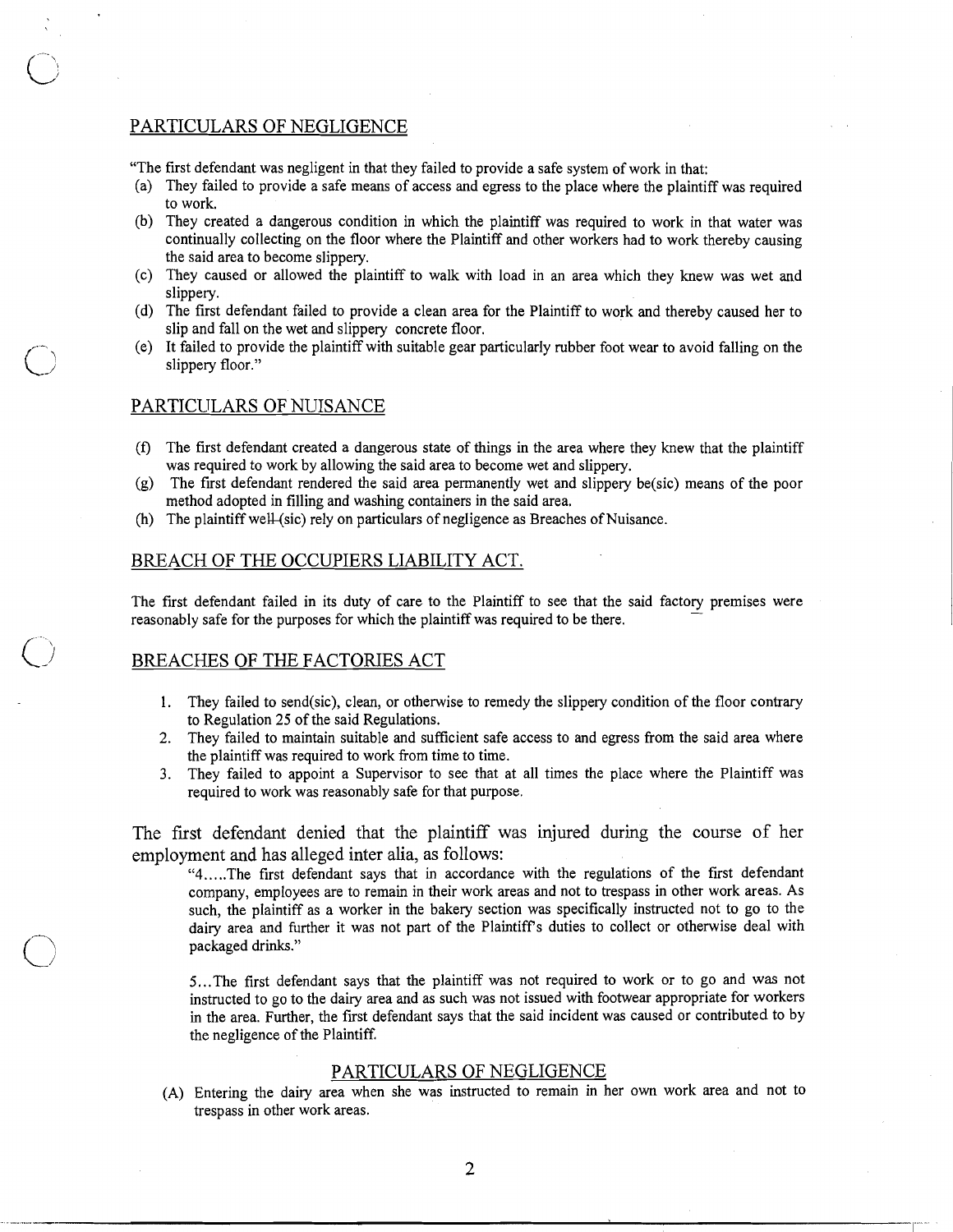- (B) Failing to wear footwear appropriate for persons entering the dairy area.
- (C) Failing to take any or any proper precautions before entering the dairy area from the bakery area.
- (D) Failing to keep any or any proper look out before stepping into the dairy area."

The first defendant further alleged that the plaintiff was a trespasser in the dairy area since she had been instructed not to go beyond her own work area. No admission was made with respect to the premises being a factory and that there were breaches under the Factory Act.

### The Reply to the Defence alleges inter alia:

- 1. Paragraph 4 of the defence is denied. The plaintiff says, if which is not admitted there were at the material time regulations restricting the movement of workers within the factory maintained by the defendant such restrictions were never communicated to the plaintiff by its servants, agents or by any means whatsoever. Further the plaintiff says she had specific instructions from one Miss Dawn Robinson the then Manager of the factory and as such a servant or agent of the defendant to go to the dairy area where she received her injuries as aforesaid. The plaintiff repeats that she was sent to collect packaged drinks from the dairy area as aforesaid.
- **2.** Paragraph 5 of the defence is denied and each and every particular of negligence therein pleaded against the plaintiff. In particular the plaintiff says that the defendant issued a leather-soled pair of shoes to the Plaintiff to perform her duties in the factory as aforesaid.

An application was made by Counsel for the plaintiff, during his address to amend paragraph 2 of the Reply to delete the words "leather-soled" and to substitute the words "rubber-soled" therefor. No objections were raised and the amendment was granted as prayed. -

# Assessment of the evidence and the issue of liabilitv

There is no dispute that the plaintiff fell and received her injuries whilst she was in the dairy section of the first defendant's factory. The issue for consideration therefore, is whether or not she was lawfully in the dairy section at the material time.

The plaintiff testified that once the workers had achieved their target production for the week, each worker was entitled to and was given a package of drinks and a bag of buns on a Thursday afternoon before they left for home. She further testified that the packers who were assigned to the bakery section were permitted to go and collect the drinks in the dairy section. She had done this on the  $21<sup>st</sup>$  September 1989, and it was whilst she was "coming out" that she slipped and fell. She denied under cross-examination that she was told to collect the drinks at the door for the dairy section. She also said that she was wearing the company's rubber sole shoes at the material time. This was not challenged at wearing the company's rubber sole shoes at the material time. This was not challenged at<br>all, under cross-examination. On the other hand, persons who were employed in the dairy<br>section were provided with water boots. The d section were provided with water boots. The difference in footwear lies therefore in their height and possibly grip.

> The defendant maintained on the pleadings that the plaintiff was not authorized or required to work in or to go in the dairy area and as such she was not issued with footwear appropriate for workers in that section. Junior Morris who is a plant manager at the first defendant company, and a witness called by the defence testified however, that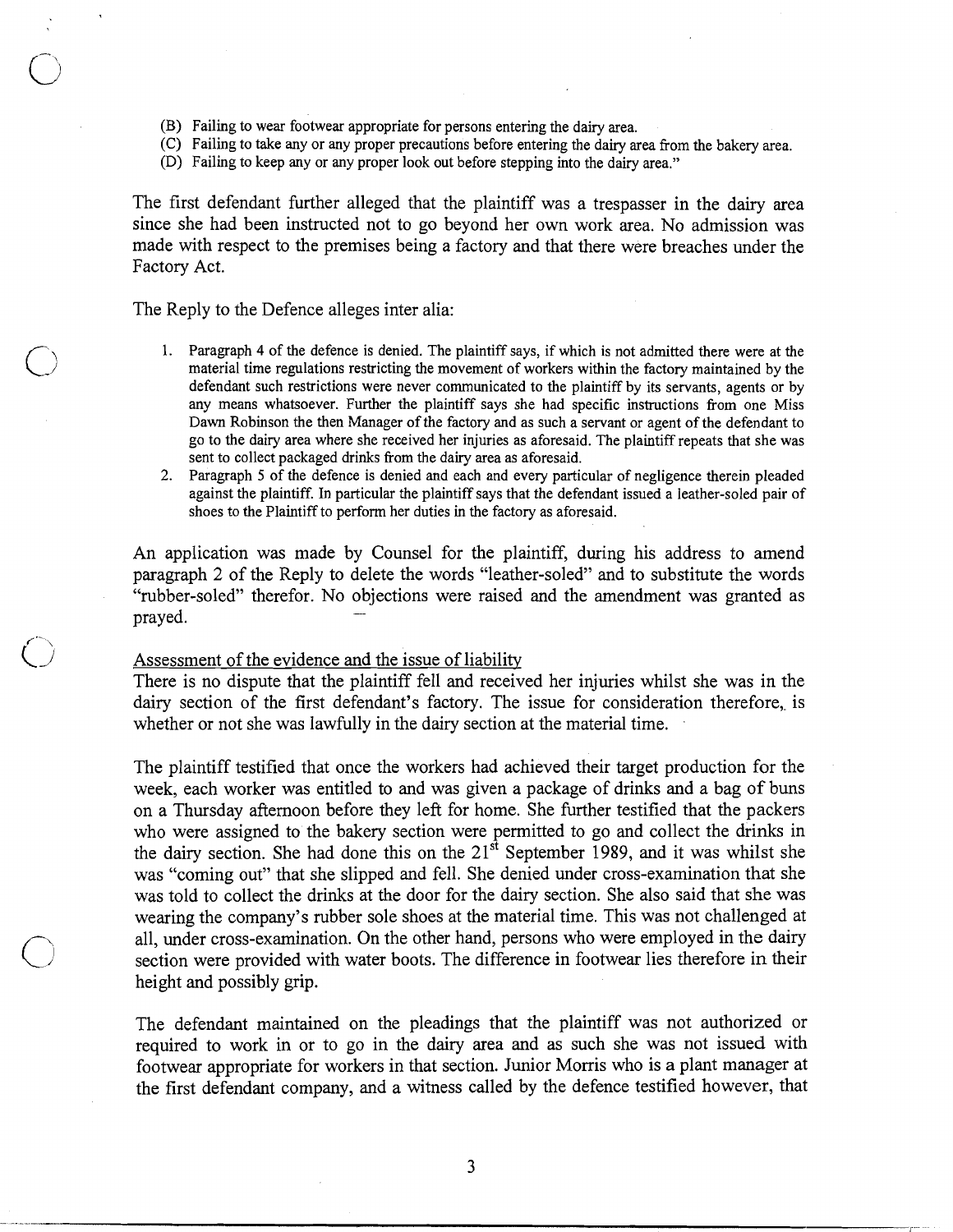the bakery workers were allowed to enter the dairy section on a Thursday afternoon in order to pick up their packaged drinks.

The evidence further reveals that the drinks are packaged in plastic bags, and that they are usually placed in crates that are kept on the flooring in the dairy area. Running water is emptied in a gutter in the said room hence the concrete flooring is always wet and slippery due to water and spillage of the substance used to make the drinks. Junior Morris, agrees that water is always emitted on the flooring due to the cooling system in the machines and that the spilt liquid would cause the floor to become "sticky" and "slippery when water mixes with the spilt substance. Mr. Morris said however, that persons employed in the dairy area would use a cleaning device called a "schreechy" to push the water into the drains. He admitted that there could be a large amount of water on the floor at times if there was an overflow. However, he maintained that the water is cleared "as often as possible".

Neville Moodie, a Director at the Ministry of Labour had produced the official records and they revealed that the first defendant was registered as a factory on the  $28<sup>th</sup>$  August 1989. This evidence was not challenged. -

### Findings

I have had the opportunity of seeing and hearing the witnesses and I must say that the plaintiff has impressed me as a truthful and honest witness. It is regretted however, that I cannot say the same of the witness called on behalf of the defence.

I have also considered the submissions made by both Counsels and it is my considered view that the defence raised cannot succeed. I find the following facts:

- 1. The plaintiff had gone to the dairy section during the course of her employment in order to pick up her packaged drinks that were kept in crates on the flooring.
- 2. She picked up the drinks and was about to leave when she slipped and fell injuring her left wrist.
- 3. Water and other spillage had caused the flooring in the dairy area to become slippery.
- 4. Management had given permission to the plaintiff and other workers assigned to the bakery section to enter the dairy section in order to retrieve the drinks.
- 5. Workers assigned to the dairy section were provided with water boots to work in this area whereas the plaintiff was allowed to enter the dairy wearing the company's rubber sole shoes.
- 6. The premises occupied by the company was registered as a factory on the  $28<sup>th</sup>$ August 1989.

### I find therefore, on a balance of probabilities:

1. That the first defendant was negligent in failing to provide a safe area for its employees to make proper access and egress.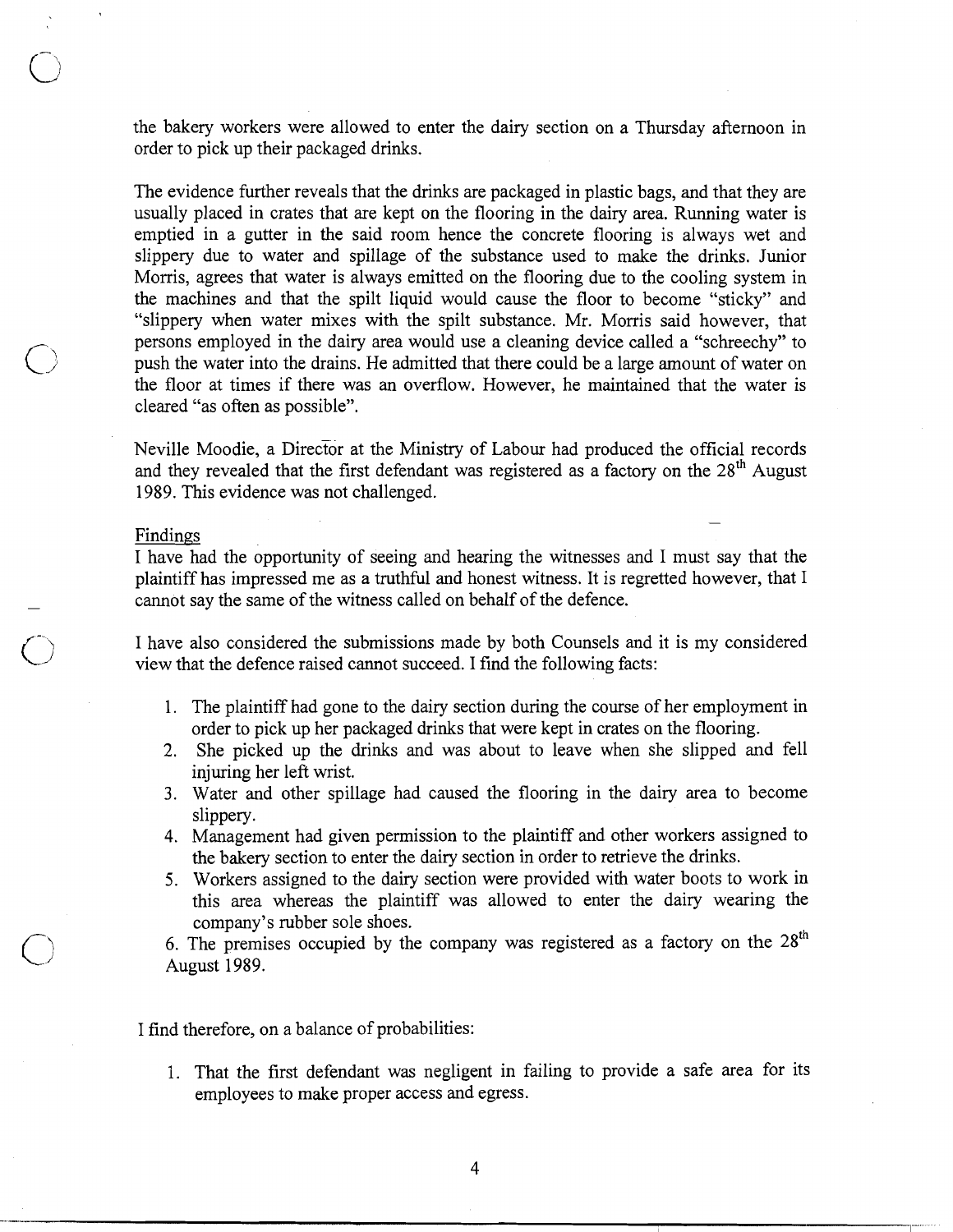- 2. That the first defendant had created a dangerous state of affairs in an area where supervisors had known that the plaintiff would be required to enter and exit.
- 3. That the plaintiff was not a trespasser.
- 4. That the first defendant had failed in its duty to see that the premises were reasonably safe for the purposes for which the plaintiff was required to be there.
- 5. That the plaintiff had not contributed to the injury that she sustained.

DAMAGES I now turn to the issue of damages. Let me begin by considering the head of General Damages.

#### General Damages

Dr. Grantel Dundas who is a consultant orthopaedic surgeon saw and examined the plaintiff on the  $19<sup>th</sup>$  March 1990. He testified that Dr. M. Sloley had referred her to him with a history of pain in the left hand. Examination of the left upper extremity revealed that she had a classical dinner fork deformity of the left wrist with marked restriction in the range of rotation. X-Rays indicated that she had a misaligned fracture of the distal one fourth of the left radius with backward angulation. The joint between the radius and wrist was dislocated.

Surgical intervention was recommended for correction of the angular deformity and also – for the removal of the dislocated segmental bone at the head of the ulna. He did not see For the removal of the dislocated segmental bone at the head of the ulna. He did not see<br>her for almost three (3) months until she returned to his surgery on the  $11<sup>th</sup>$  June 1990. He saw her again on the 20<sup>th</sup> June 1990 and her left hand was a bit swollen. She was referred for physiotherapy. He reviewed her on the  $4<sup>th</sup>$  July 1990, and discovered that she had only three (3) sessions of physical therapy. Despite this, there was marked improvement in the state of her hand. She was seen again on the 8<sup>th</sup> July 1990, and had indicated to him that she had missed the therapy sessions due to financial problems.

> Anti-inflamatory medication was prescribed for her and she was further advised about the exercises for her hand. Her next appointment was set for the 15" August 1990, but she turned up a month later.

> Dr. Dundas said he further prescribed medication for her in order to build up her calcium levels. She was given another appointment but had turned up three months later. When she was seen in March 1991 she complained of pain in the wrist and forearm and informed him that she was unable to return to work due to pain. X-Rays were done in March 1991 and they indicated that the fractures had healed well with the plate in its normal position. Dr. Dundas also diagnosed that she had developed a carpal tunnel syndrome. This meant that there was a combination of fractures indicating that there was pressure on the median nerve as it crosses the wrist. He recommended that she should have the plates removed and at the same time the carpal tunnel pressure relieved surgically. The plaintiff was not seen again until the  $17<sup>th</sup>$  October 1996. When seen she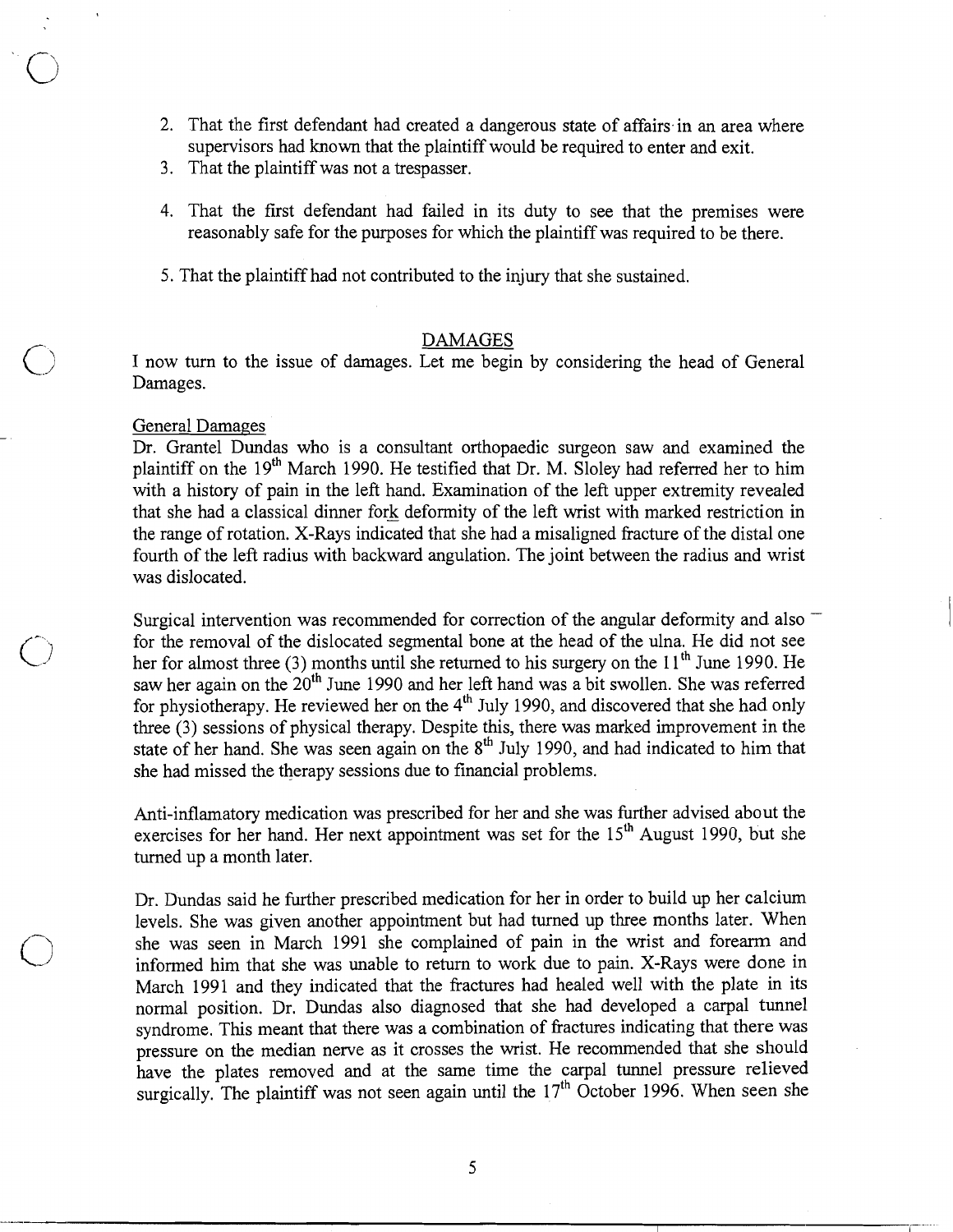had the same symptoms and he made the same recommendations to her. He next saw her on the 23<sup>rd</sup> October 2000 when she attended on him for a final assessment.

The operation has not been done to date. On October  $23<sup>rd</sup>$  Dr. Dundas said he noted that she had restriction in her range of flexion at the wrist, restriction in moving the hand towards the side of the little finger as well as towards the side of the thumb. Her grip strength measured 21 kgm compared to 22 kgm on the unaffected side. Up to date X-Rays were done and no abnormal fractures were shown in terms of her plate. However, because of continuing discomfort as well as problems of the carpal tunnel syndrome, he had recommended to her again that the plate should be removed and the pressure on her nerve decompressed. No further surgery had been done in order to put the recommendations into effect.

With regards to her disability, Dr. Dundas testified that as regards her grip strength and range of motion she has a 15% disability of the affected extremity or 9% of the whole person. With respect to the carpal tunnel syndrome her disability amounted to 20% of the affected extremity or 12% of the whole person. Her combined disabilities therefore amounted to20% of the whole person. He was of the view that had she done surgery in - 1991 her residual disability could have been reduced to about 6% of the affected extremity and her whole person disability could have been reduced to 4%. He further testified that at this point she would not be able to carry out manual work due to her injury. Under cross-examination Dr. Dundas said that it was quite possible that physiotherapy could have assisted the plaintiff in terms of her disability if she had been doing this 4-6 months. He also told the Court that if she had removed the plate in 1991 there would be a good chance of eliminating the carpal tunnel completely and she would have increased her grip strength. He further opined that as the years passed, the injury to the nerves tend to become less responsive to therapy and that sometimes the damage could be permanent. In his view, surgery was the only chance of any improvement. He estimated the cost of removing the plate and for carrying out the carpal tunnel decompression to be \$51,950.00. The cost of surgery in 1991 would have been approximately \$5,000.00

Mr. Samuels for the plaintiff, submitted that the impecunious position of the plaintiff was sufficient to reject any allegation that she had failed to mitigate her damages particularly where those damages would impose financial constraints upon her. He referred to and relied upon text in McGregor on Damages 14<sup>th</sup> Edn. Paragraph 241 where the learned author states inter alia:

" A plaintiff will not be prejudiced by his financial inability to take steps in mitigation. As Lord Collins said in **Clippens Oil Co v Edinburgh and District Water Trustees** [1907] AC 291, 303 : "In my opinion the wrongdoer must take his victim talem qualem, and if the position of the latter is aggravated because he is without means of mitigating it, so much the worse for the wrongdoer, who has got to be answerable for the consequences flowing from his tortuous act."

Mr. West submitted on the other hand, that the plaintiff had failed to mitigate her losses.

6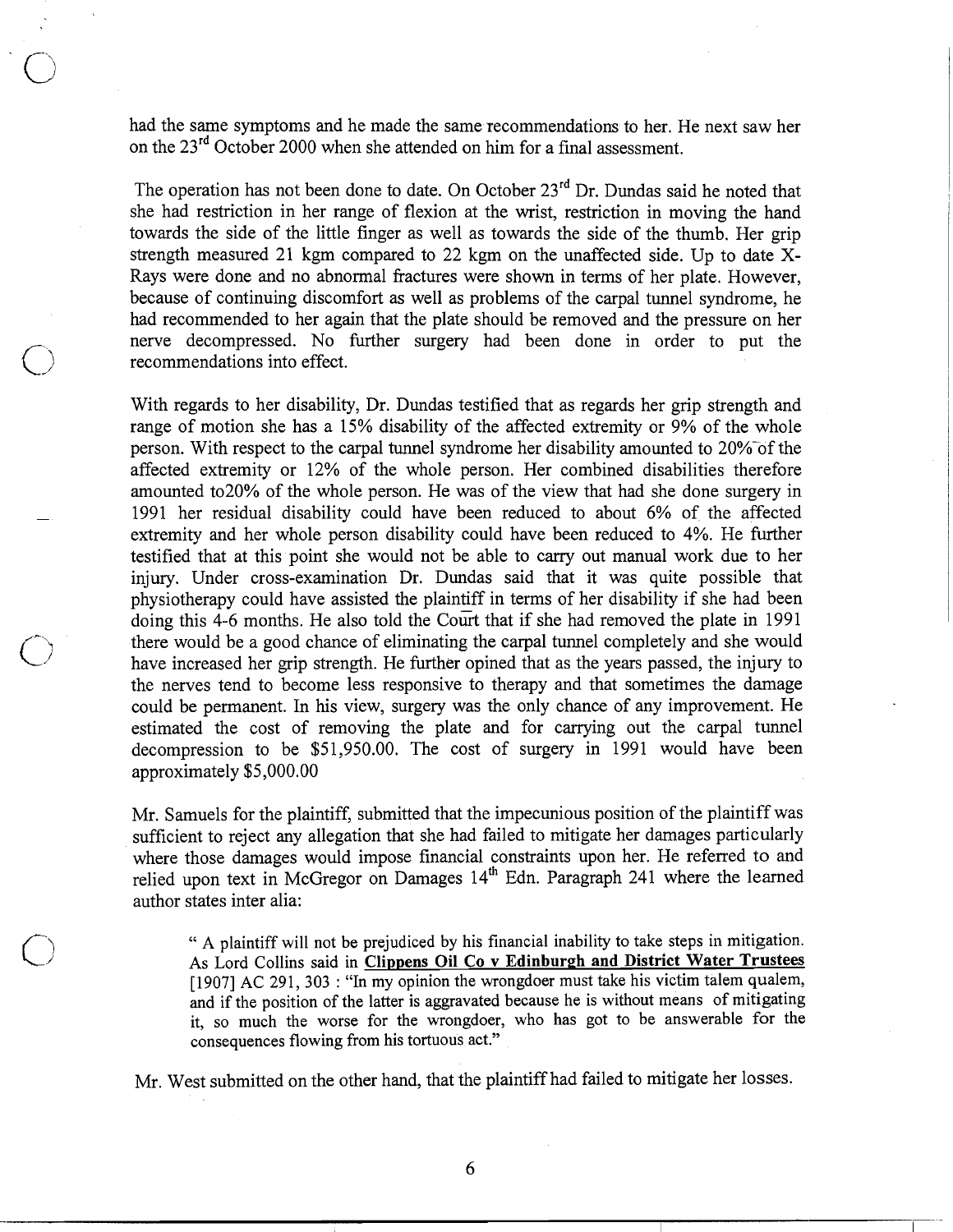Let me deal firstly with the submissions regarding the plaintiff's impecunious position. It was her Doctor who testified that she had missed the physical therapy sessions due to financial problems. The plaintiff herself gave no evidence of her financial difficulties or any reason why she had failed to carry out the Doctor's recommendation for further surgery. Her failure to do additional surgery leads therefore to the vexed question of whether there was any onus falling upon the plaintiff in regard to mitigation of damages.

The learned authors of Kemp & Kemp: The Law of Damages for Personal Injuries  $(4<sup>th</sup>$ Edition) state at page 12003:

"The general rule is that the onus of proving that a plaintiff failed to mitigate his damage lies upon the defendant. The law is, in our view, correctly stated in McGregor on Damages ( $14<sup>th</sup>$  Edn.) paragraph 216, in the following passage: 'The onus of proof on the issue of mitigation is on the defendant. If he fails to show that the plaintiff ought reasonably to have taken certain mitigating steps, then the normal measure will apply. This has long been settled, ever since the decision in Roper v Johnson (1873) LR 8 CP 167 at page 181, per Brett J and is now confirmed by Garnac Grain Co. v Faure & Fairclough [1968] AC 1130 at page 1140."

There is authority however, which states that a plaintiff was under a duty to mitigate his damage, where he decided not to accept medical advice to undergo surgery and the burden lay on him to satisfy the Court that in all the circumstances, including particularly the medical advice, he had acted reasonably in refusing surgery. This principle of law was laid down in the Privy Council decision of **Ponnampalam Selvanayagam v University of the West Indies** (1983) 34 WIR 267, a case on appeal from the Court of Appeal of Trinidad and Tobago. The Court of Appeal of Bermuda strongly criticized the Ponnampalam case in **Russell v Van Galen** (1985) 36 WIR 144, but were constrained to follow the decision since that court was bound by the decisions of the Privy Council. Several authors on damages for personal injuries have voiced their dissent also with the decision. Sir Alastair Blair-Kerr P in delivering the judgment of the Court of Appeal In Russell (supra) stated inter alaia:

> "...Contrary to the general rule regarding damages, the burden of proof is on the defendant". They also cite this passage in Gahan: The Law of Damages, page 140: "The burden of proving breach of the duty to mitigate damages is on the defendant who alleges such failure". The editors go on to voice some very outspoken criticism of the **Ponnampalam Selvanayagam** decision. On page 12008, there appears this:

'Decisions of the Judicial Committee are only of persuasive authority in English Courts, which should, we submit, ignore the ruling as to onus of proof in **Ponnampalam Selvanayagam's** case. But Courts from which appeals lie to the Privy Council are bound by this ruling, unless it can be regarded as unnecessary to the ultimate decision and therefore given

 $\overline{7}$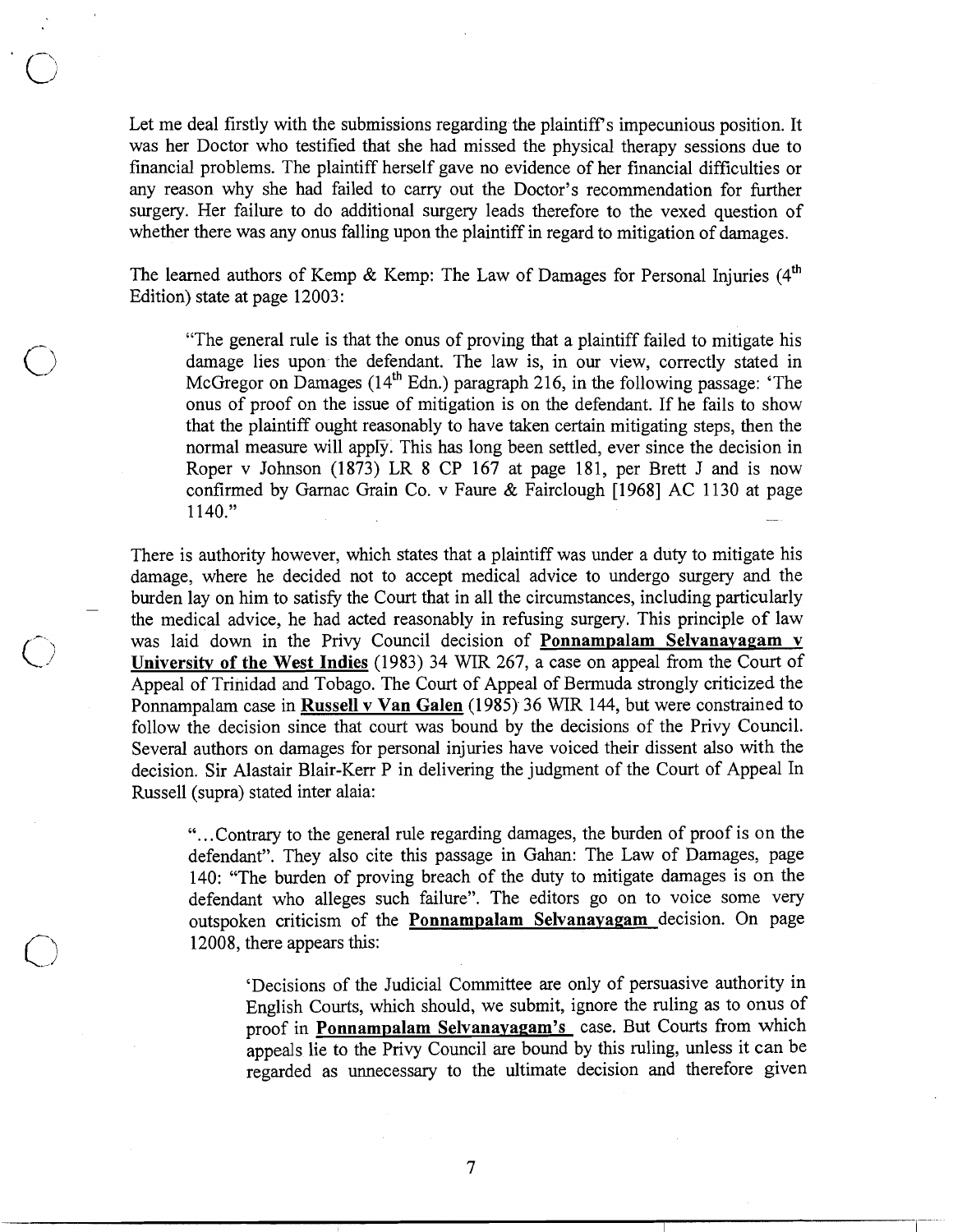obiter, or posSibly per incuriam. It is therefore to be hoped that the Judicial Committee will have an early opportunity to reconsider this ruling'

I have not been able to unearth any later decision which overrules the **Ponnampalam Selvanayagam's** case. I may be wrong, but unless and until there is authority to the contrary, I am constrained to follow this decision as I am bound by it. The ratio decidendi of the **Ponnampalam Selvanayagam's** case is therefore this: 1) a plaintiff is under a duty to act reasonably to mitigate his damage; and 2) where a plaintiff rejects a medical recommendation in favour of surgery the onus is on him to show that he acted reasonably.

It is my considered view therefore, that the plaintiff in the instant case has failed to establish that she had acted reasonably in rejecting the recommendation of her Doctor in doing further surgery on her wrist. Had she done surgery in 1991, both her residual - disability and whole person disability could have been reduced. This factor will have to be taken into consideration in deciding what ought to be a reasonable figure under the head of general damages.

Mr. Samuels submitted that the Court should make an award between \$750,000.00 and \$1,000,000.00 for pain and suffering and loss of amenities having regards to the length of time the plaintiff has been suffering from pain. He referred to and relied upon the cases of **Lerov Mills v Roland Lawson and Another, Durrant v United Estates Ltd** at page 290 and 259 respectively of Harrisons' "Assessment of Damages for Personal Injuries". -

Mr. West submitted on the other hand, that the Court could be guided from the awards made in the cases of **Gardener v Clarke** and **Svblies v Lvn** reported at page 267 of Harrisons' "Assessment of Damages for Personal Injuries"; **Watson v Frazer** and **Robinson v Bonfield and Young** reported at pages 101 and 99 respectively in Vol. 4 of "Khan's Award for Personal Injuries". He suggested therefore, that an award between \$350,000.00 and \$450,000.00 would be reasonable in all the circumstances.

What would be a reasonable award in respect of this plaintiff's pain and suffering? I bear in mind what Lord Reid said in H **West and Son Ltd v Shepherd** (1964) A.C 326 that a man has to be compensated, so far as money can do it. I also bear in mind that there ought to be consistency in these awards.

The plaintiff in the instant case has said that she became unconscious after she fell and that she subsequently found herself in hospital. She was treated and sent home and she received further treatment as an outpatient. She experienced severe pain in the left arm and had to take pain killers in order to relieve the pain. The left hand was placed in a plaster of parris cast which she wore for about six(6) weeks. Pain was constantly felt during this period. According to Dr. Dundas, she had a "classical dinner fork" deformity of the left wrist. The X-rays had revealed a misaligned fracture of the distal one fourth of the left radius with backward angulation. After Dr. Dundas performed the operation on her wrist, she had to remain in hospital for five (5) days. She experienced further pain and had to continue taking painkillers and sapping the left hand with hot water. She has some

8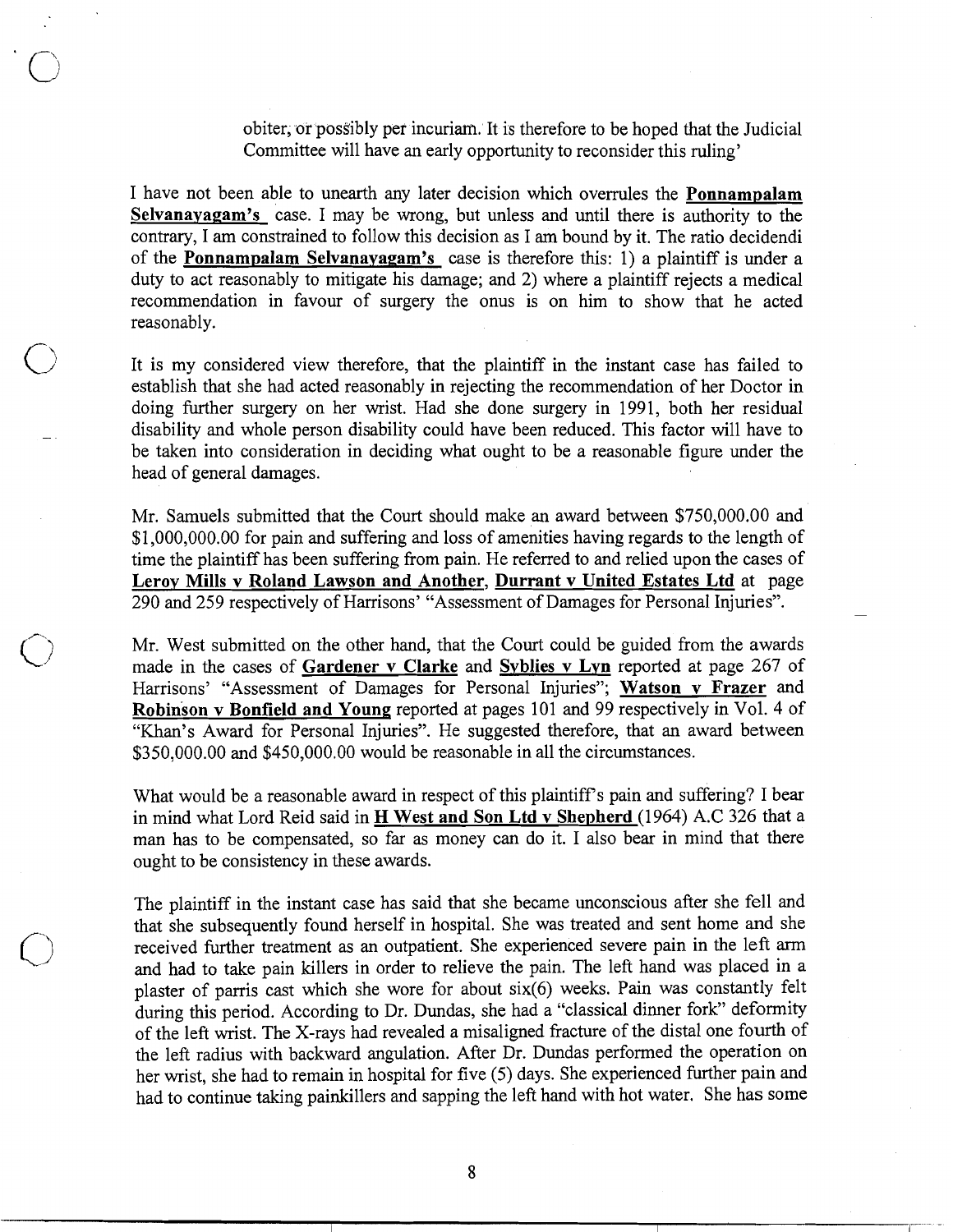difficulty using the left hand. When she resumed work at the defendant's factory, she was unable to use the left hand to make buns for baking. Fortunately, she is right handed. She is unable to lift any weight with the left hand. Dr. Dundas had said that she would have been unable to use the left hand to do any manual work. Her grip strength and range of movement with the left hand has been affected. The carpal tunnel syndrome which she has to live with until hopefully surgery is done, is largely responsible for her disability.

Let me now examine some of the cases that have been relied upon. In Durrant's case the plaintiff was a 52 year old labourer who had sustained injury to both wrists. He became unconscious after he fell and was taken to hospital where he was treated and sent home. His wrists were placed in plaster of paris for three (3) months. He suffered from intermittent pain in the wrist and sometimes had to be off the job. Whenever he used a cutlass he had pain in the wrist and this had forced him to reduce his farming activities. He was also unable to make a fist. He had a disability of 20% in movement of the wrists. He was awarded the sum of \$45,000.00 in June 1991 for pain and suffering but on appeal that sum was increased to \$80,000.00. When converted, this award now values \$257,000.00.

In Mill's case his injuries resulted in a permanent partial disability amounting to 20% of the right upper limb. He was a mechanic and the injury caused a reduction in the power of his right hand. He had difficulty using his tools. He was awarded \$50,000.00 in January 1989 in respect of pain and suffering and loss of amenities. Today that award values approximately \$528,000.00.

In Syblies case, the plaintiff had sustained injury which caused an anterior dislocated wrist that was deformed and swollen with restricted movement. Surgical decompression of the wrist and reduction of the nerves were done and after one year there was gradual improvement of the wrist. He had a permanent partial disability of 14% of the whole person. He was awarded \$65,000.00 for pain and suffering and loss of amenities in February 1992. I **am** of the view however, that this award was on the low side. It now values approximately \$259,000.00.

It is my considered view that when all the factors are taken into consideration which includes her failure to do further surgery which would enhance her chances of recovery, an award of Four Hundred and Fifty Thousand Dollars (\$450,000.00) would be reasonable.

I do believe that this is a proper case to make an award for handicap on the labour market. At the time of trial, the plaintiff was self employed. I accept her evidence on this and further accept that she was earning roughly \$500 daily from her sales. This evidence was never challenged. I also bear in mind what the Doctor said about the difficult she would have in doing manual work. In the circumstances, a sum of Seventy Thousand Dollars (\$70,000,00) would be an appropriate award.

I disagree with the submissions made by Mr. Samuels with respect to an award for loss of future earnings. I therefore make no award under this head.

9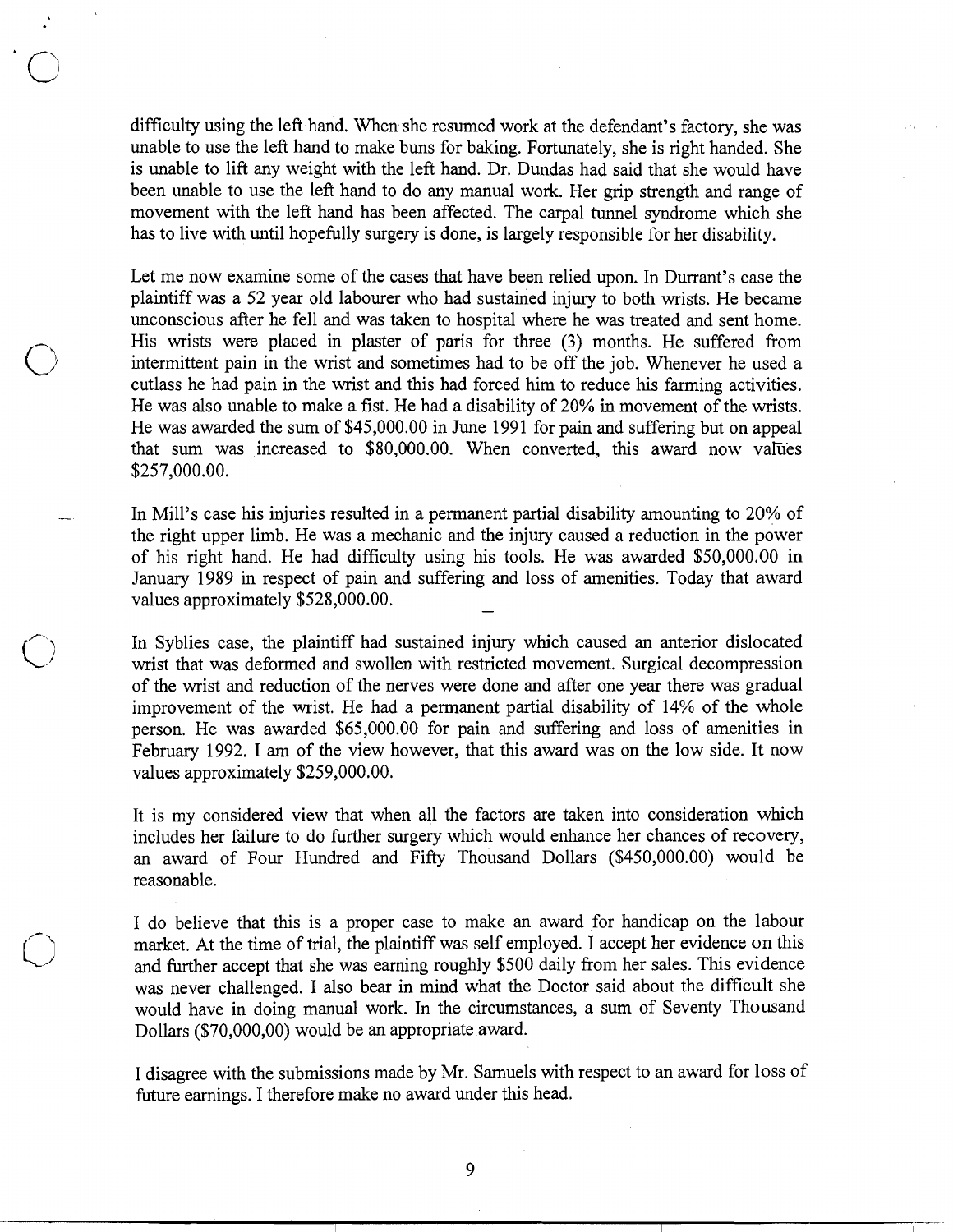Special Damages By consent the following items of special damages were agreed: 1. Medical expenses \$4,500.00 2. X-rays \$2,200.00 Total \$6,700.00

Mr. Samuels had submitted that an overall figure of \$290,400.00 should be awarded for loss of earnings. It was pleaded that this loss was a continuing one and as such the plaintiff would be entitled to an award up to the time of trial. I respectfully disagree with this submission and will therefore not make any award under this head. Here are my reasons for not making the award. The plaintiff was employed as a packer of buns at the defendant's factory. This job involved the packing of buns in plastic bags and thereafter placing them on a counter. She would also make the buns but there was no need for her to mix the dough since this job was done by men who work in the bakery . She is only required to make the buns and place them in tin sheets for baking. She is right handed and she has told this court that she had an option of either using her right hand or both hands to make the buns. She had complained to her supervisor however, that she needed to do lighter work and when this request was denied, she said she had no alternative but to go home. In my view, since she has voluntarily removed herself from the payroll she cannot seek to claim this now, as loss of earning. Furthermore, she has testified that she was still on the payroll fiom the time of the accident up to and including a portion of 1991. There is certainly no sincerity therefore, in her claim when she pleaded that she had lost earning from September 1990.

With respect to the expenses incurred for her operation and hospital bills the plaintiff had testified that the defendant had taken care of them. I would not allow these sums which were pleaded in the Statement of Claim.

I would allow a partial recovery of her expenses with respect to the domestic helper however. The sum pleaded in the Statement of Claim was \$120 weekly as of the  $21^{st}$ September 1989 and continuing. Evidence was given by the plaintiff however, that this sum was increased to \$300 and \$500 weekly respectively but no amendment was sought. For three (3) years at \$120 per week, this amounts to \$18,720.00. The use of a helper for 12 months would be reasonable in the circumstances so I award her \$6,240.00.

The plaintiffs transportation costs have not been proved so she is not entitled to any award for this item.

I would allow a sum for cost of future surgery. Dr. Dundas had testified that it would cost \$51,950.00 for removing the plate in her wrist and for carrying out the carpal tunnel decompression. This item of special damages was pleaded but no amendment of the figure of \$3,200.00 was sought. He had also testified that the cost of this surgery in 1991 would have been approximately \$5,000.00. I therefore make an award of \$51,950.00 in respect of the cost of future surgery. The pleading ought to be amended to bring it in line with the evidence.